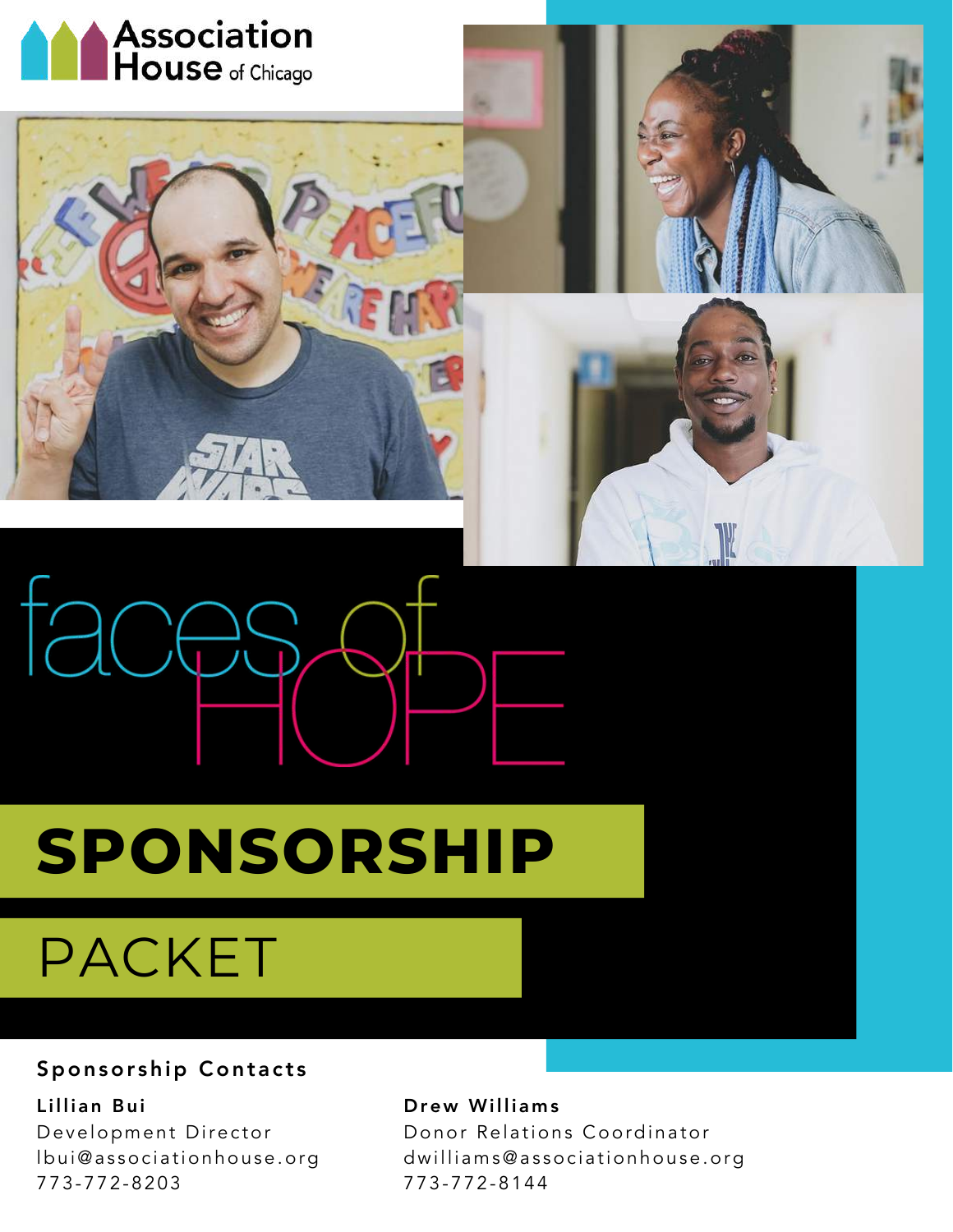



Dear Welcomed Guests and Partners,

For 122 years, Association House has pursued a mission of providing comprehensive and collaborative programs to meet the needs of our vibrant, multi-cultural community. Together, we ensure health and wellness and create pathways for educational and economic success for thousands in Chicagoland. Serving children in the child welfare system, youth left behind by traditional schools, individuals with mental illnesses and developmental disabilities, and adults seeking gainful careers, we transform lives.

Faces of Hope celebrates the people and the enduring spirit that make this work possible. By bringing together prominent business and civic leaders, philanthropists, and advocates, we are able to raise critical funds to support the effective, bilingual programs Association House is known for.

This year, we are thrilled to gather in-person on Thursday, June 9, 2022 at Lacuna Lofts in the beautiful Pilsen neighborhood, where we proudly offer job training and mental health first aid trainings at the nearby Arturo Velasquez Institute.

As a vital supporter of our mission, we offer a variety of benefits to our sponsors. More information can be found on the following pages. For questions, please contact Lillian Bui, Development Director, or Drew Williams, Donor Relations Coordinator.

We hope you will consider supporting Association House in continuing this essential work in the year ahead.

Sincerely,

Juan Carlos Linares Cindy Ullrich

Cynthia a. Welrich

President & CEO **Board Member & Special Events Chair**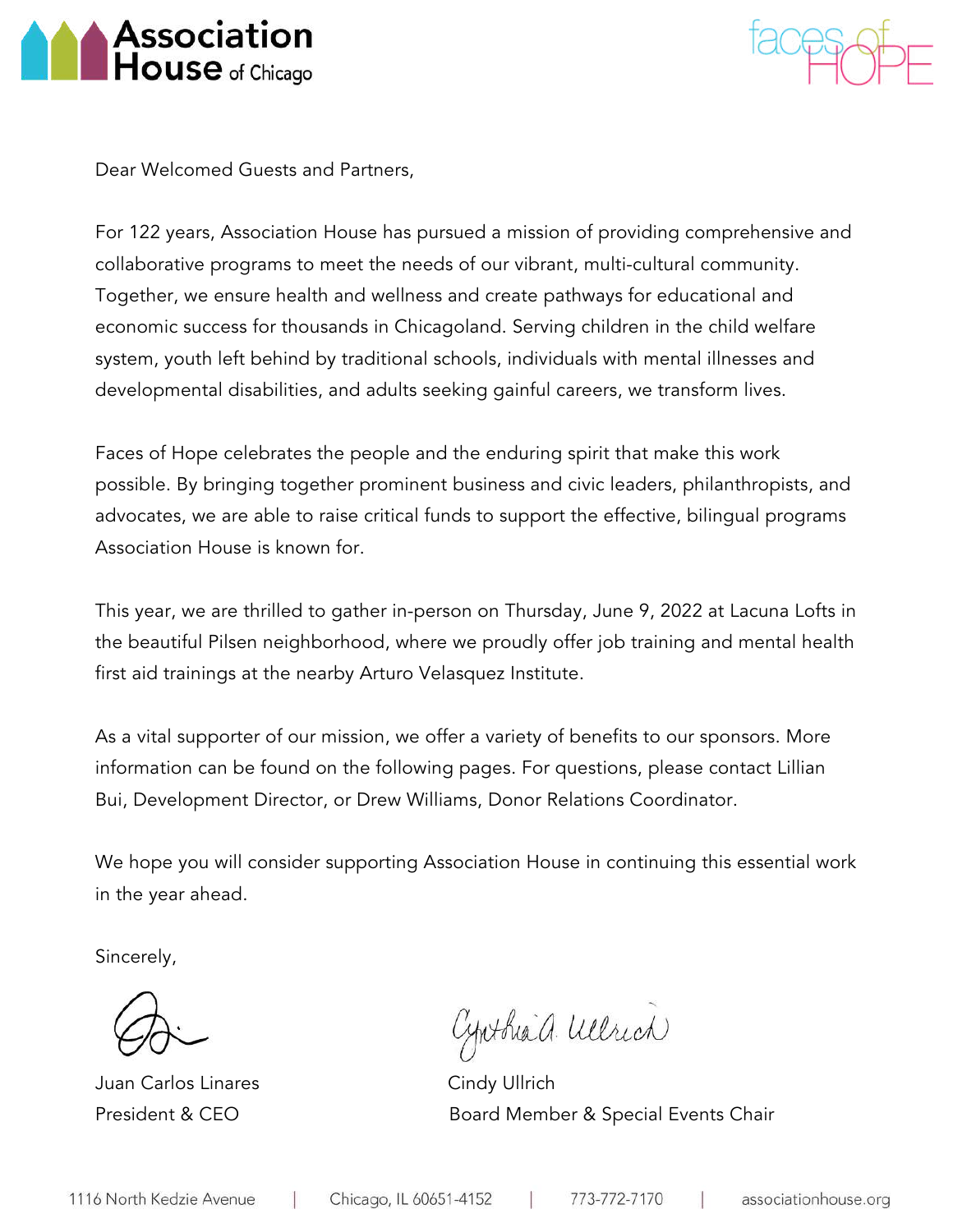## **SPONSOR LEVELS**

### **PRESENTING SPONSOR - \$25,000**

All premier benefits, plus:

- · Presenting sponsor recognition on all materials
- Logo recognition in step and repeat banner at photo opp
- Remarks by company leader during program



Newsletter article

Event emails

Social media

Table-top Signage

Emcee Recognition

Event Invitation

Program Slides

Annual Report

Event Webs ite

Event Tickets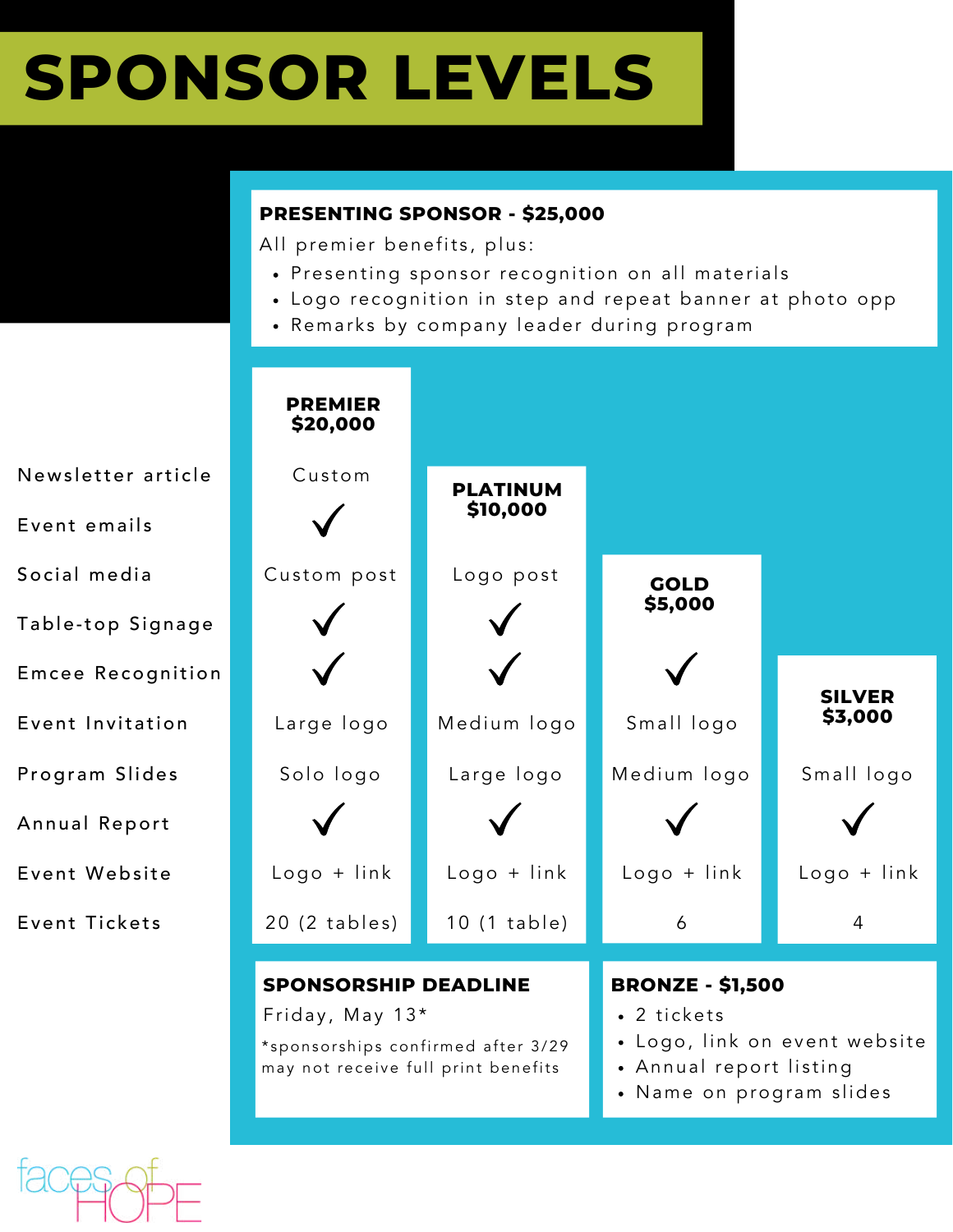### **EVENT DETAILS**

#### **DATE**

Thursday, June 9, 2022

**LOCATION** 

Lacuna Lofts, Pilsen

**EXPECTED ATTENDANCE** 

 $200+$ 

### **HEALTH & SAFETY**

Vaccination and masks required, limited capacity

### **REACH**

**WEBSITE** 

1,500

### **INVITATIONS**

500 households

**SOCIAL MEDIA** 

5,650

### **EMAIL**

12,150

### **FUNDRAISING IMPACT**

4,000 individuals impacted

150 students on-track to graduate

400

100 adults in job training 300 children in safe homes

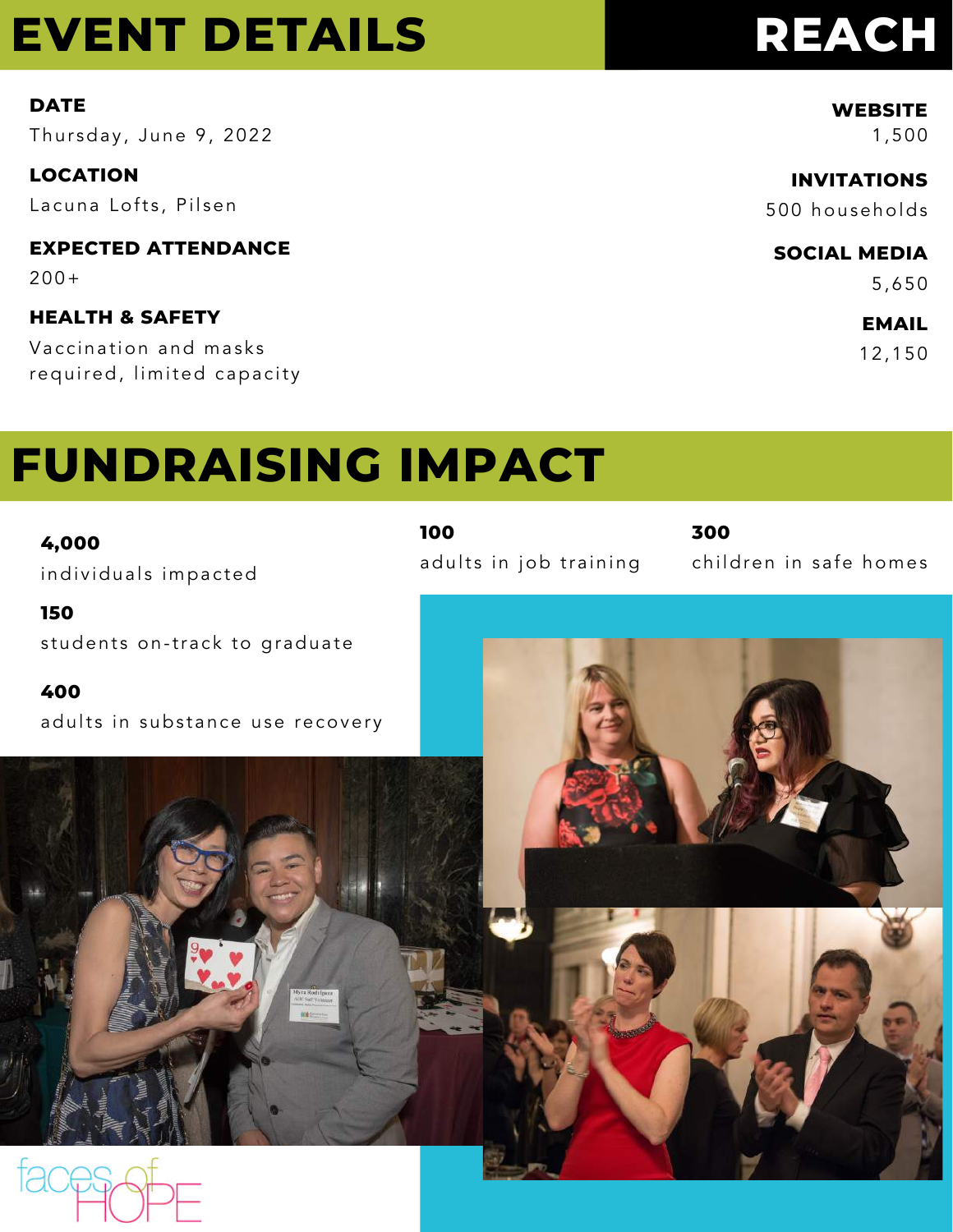# **THANK YOU!**

### **BOARD OF DIRECTORS**

Tadd Ingles, Board Chair Ernst & Young LLP

Noam Avidov, Secretary IMC Trading

Patricia Brown Deloitte LLP

Jeffrey Brubaker, Treasurer Wabtec Corporation

Becky Brueckel Foley & Lardner LLP

Jose Garcia Northwest Community Credit Union

Nancy Johnson Adtalem Global Foundation

Ronald Kurz Lone Mountain Investors

Paul Metzger Retired, Sheppard, Mullin, Richter & Hampton LLP

Praseen Nath Titanium Realty Group

Matthew Nugen WEC Energy Group (People's Gas)

Hugo Rodriguez ReMax/10

Kathleen Smith BMO Harris Bank

Helena Stangle Acero Schools Network

Jennifer Tedjeske Chapman & Cutler LLP

Cynthia Ullrich, Events Chair Retired, BMO Harris Bank

Audra Wilson Shriver Center on Poverty Law

### **EVENT COMMITTEE**

The board members highlighted above are proudly joined by the following community members in planning Faces of Hope:

Larry Andretich US Bank

Shajan Kuriakose BMO Harris Bank

Angelo Restivo Chicago Public Schools Vachon Harper-Young BMO Harris Bank